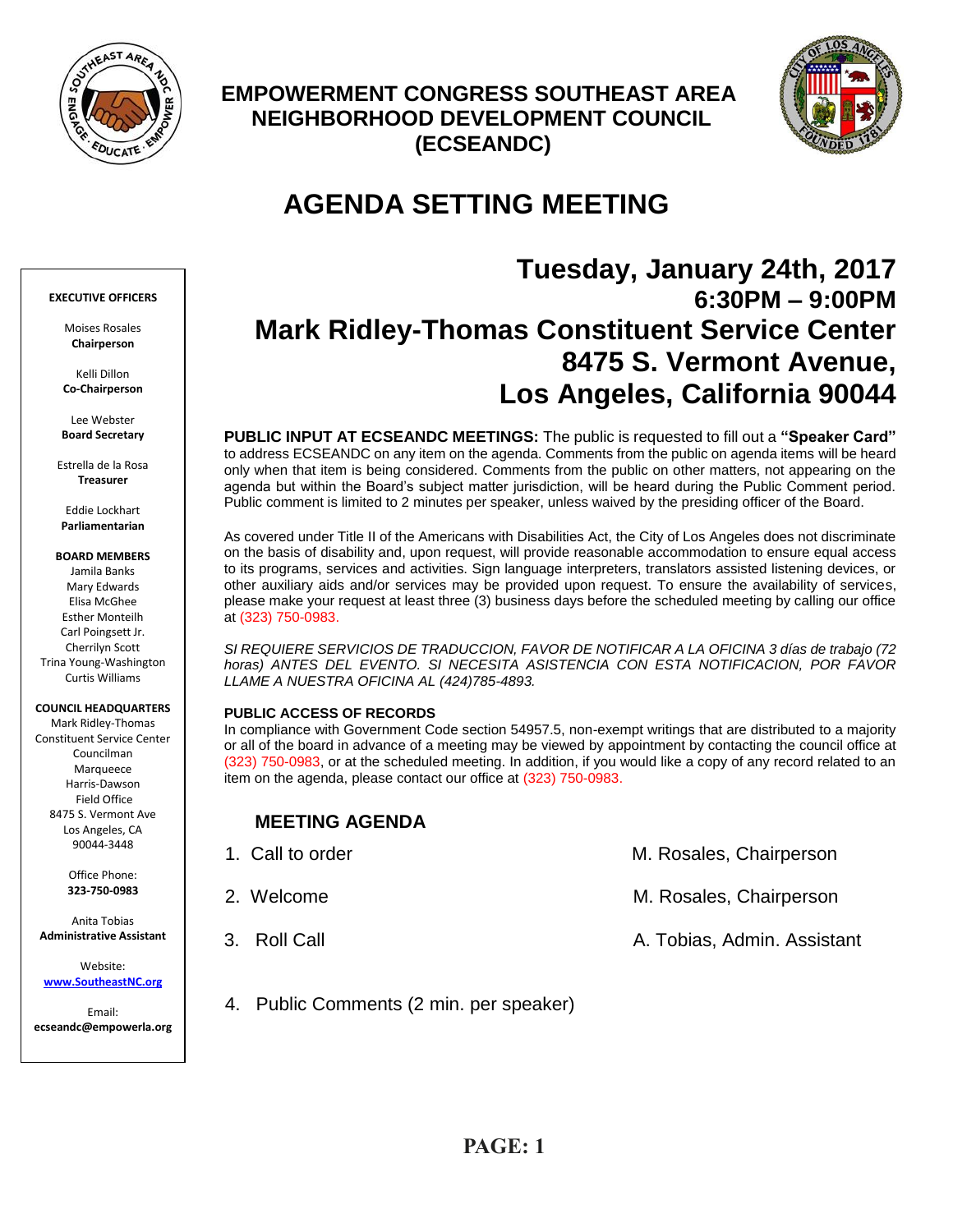- 5. Elected Officials and City Department Reports (4 min. each) a. Senior Lead Officers
	- b. Council Districts 8, 9, 15
	- c. Department of Neighborhood Empowerment (DONE)
	- d. Office of the Mayor
- 7. New Business (90 min)
	- a. Jacqueline Illum, Community Health Councils. (10 Min)
	- b. Jose Sanchez, Los Angeles Tenants Union. (5 Min.)
	- c. Update on Area 2 Assembly (Wellness and Nutrition Fair) **(Elisa M. Area 2 Assembly Committee Chair)**
	- d. Discussion and possible board action regarding Area 2 Assembly Budget (NTE)
	- e. Update regarding Emails for Board. (**M. Rosales**) e.1 Feb. 1<sup>rst.</sup> 2017 deadline to make the switch to @southeastnc.org
	- f. Update regarding Purchase of ECSEANDC Board Member Administrative Tools:
		- f1. Tablet for Social Media Use
		- f2. Camera for Social Media Use
	- g. Discussion and Possible Board Action regarding ECSEANDC Board Retreat.
		- i1. Date and Time:
		- i2. Location
		- i3. Agenda
		- i4. Guest: Jasmine Duckworth (DONE)
	- h. Discussion and Possible Board Action for Approval of October and November 2016 Monthly Expenditure Report (MER). (**E. de la Rosa**)
	- i. Discussion and Possible board action to participate in the LAHSA Annual Count.

i.1 date Jan.  $26<sup>th</sup>$ 

- i.2 time 7:30p.m. (till midnight)
- i.3 location MRT Constituent Service Center
- j. Discussion and Possible board action to participate in the in the 311 Day in South L.A. Community Walk and Resource Fair j.1 date Jan. 28<sup>th</sup>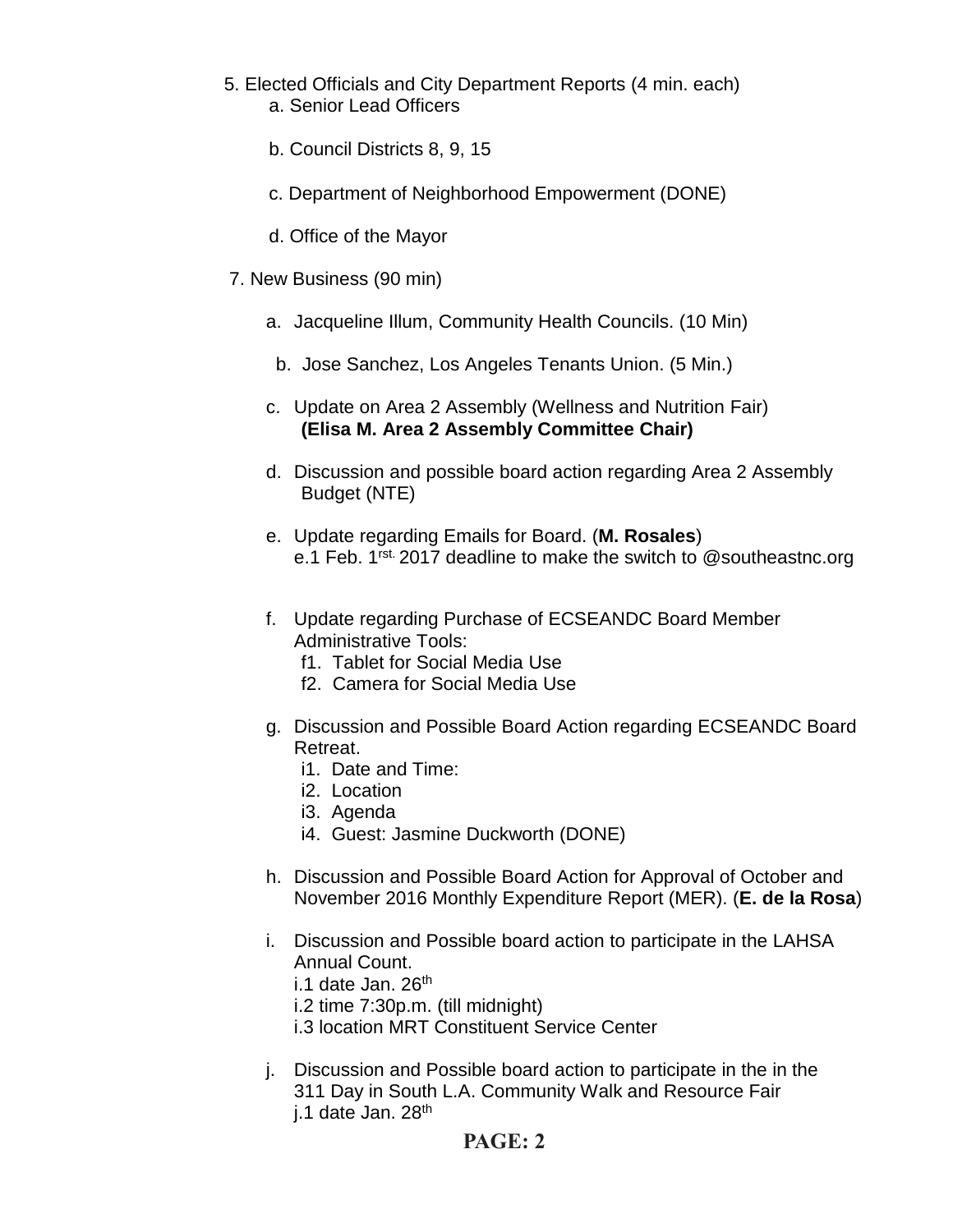- j.2 time 10a.m. 2p.m.
- j.3 location MRT Constituent Service Center

- 8. Unfinished Business (5 min. per item)
	- a. Update and Discussion regarding Turkey Give-a-way with Morningside On 11/22/2016 **(Jamila B.)**
	- b. Updates and Discussion regarding the Tunnel in front of Figueroa Street School at 510 W. 111<sup>th</sup> St., LA, CA 90044.
	- c. Update on "CD8 End of Term Grant" for \$15,000.00 awarded to the ECSEANDC for Beautification.

### **END OF ACTION ITEMS**

Committee Reports (2 min. per committee)

- a. Budget Committee Chair  **E. dela Rosa**
- b. Outreach Committee Chair **Dans** Vacant
- c. Quality of Life Committee Chair T. Washington
- d. Beautification Committee Chair Fame E. Monteilh
- e. Public Safety Committee Chair. E. Monteilh
- f. Youth/ Young Adults Comm. Chair J. Banks
- g. Land Use Committee Chair **E. McGhee**
- h. Hospitality Committee Chair C. Scott
- i. Social Media Chair **Chair F. McGhee**
- 
- 
- 
- 
- 
- 
- 
- 
- 

9. **Board Vacancy:** Discussion and Possible Board Vote (5 min.) Below are the ECSEANDC vacant board seats. Please See Bylaws for Duties & Responsibilities also Article 6 section 2E page 9. **VACANCY - a) Member At-Large Rep #1**

 **b) Member At-Large Rep #4 b) Youth Representative**

- 10. Board Member Comments (5 min.)
- 11. Chair Closing Comments (3 min.)
- 12. Adjournment

### **ANNOUNCEMENTS**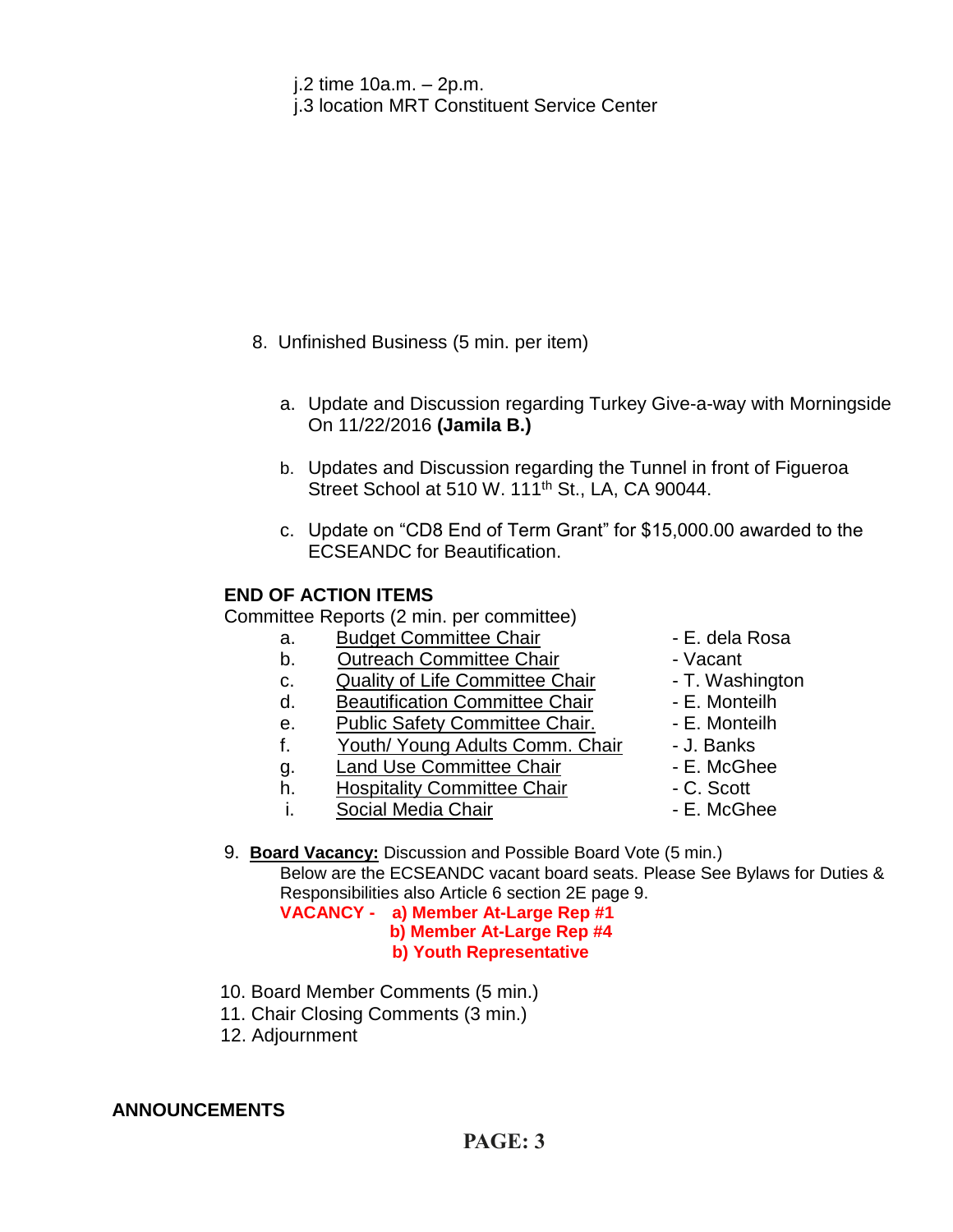*Neighboring Neighborhood Council Meetings:*

- oonny noisinsoir<br>o WATTS
	- o Board Meeting: 2nd Tuesday of the month at 6:30pm, meeting location: watts senior citizen center; 1657 E. Century Blvd., Los Angeles, Ca 90002-2987, office location and phone number:10221 Compton Ave. #203, Los Angeles, CA 90002 (323) 564-0260
	- o HARBOR GATEWAY NORTH
	- o Board Meeting: 4TH TUESDAY OF THE MONTH AT 7:00 PM, Meeting Location: 135th Street Elementary School 801 W. 135TH Street, Gardena, Ca 90247-2154, om Coffice Location And Phone Number: PO Box 3723, Gardena, CA 90247, (310) 768-3853, <u>harborgatewaynorth.org وC</u>OMMUNITY & NEIGHBORS FOR 9<sup>TH</sup> DISTRICT UNITY
	- o Board Meeting: 4th Friday Of The Month At 4:30 Pm, Meeting Location; Estelle Van Meter Center Sr. Center 606 E. 76th Street, Los Angeles, 90001-2802, office location and phone number; 7600 S. Avalon Blvd. Los Angeles, CA 90001, (323) 750-0496
	- o EMPOWERMENT CONGRESS SOUTHWEST AREA NDC
	- o Board Meeting: 3rd Monday of the month at 6:30 pm, Mark Ridley-Thomas Constituent Service Center 8475 S. Vermont Ave, Los Angeles 90044-3448, office location and phone number; 8475 S. Vermont Ave, Los Angeles, CA 90044 – 3448, (323) 789-1434.
	- o VOICES OF 90037
		- o Board Meeting: 4th Wednesday of the month at 6:30pm, meeting location: Normandie Avenue Elementary School, 4505 S Raymond Ave, Los Angeles CA 90037- 2817, council contact information; (323) 299-0809
	- o EMPOWERMENT CONGRESS CENTRAL AREA NDC
	- o Board Meeting: 4th Monday of the month at 6:30 pm, meeting location; Amistad Plaza Apartment community room 6050 S. Western Avenue, Los Angeles, Ca 90047-1464, office location and phone number, 8475 S. Vermont Avenue, Los Angeles, CA 90044-3448, (323) 789-1449. o EMPOWERMENT CONGRESS NORTH AREA NDC
	- o Board Meeting: 1<sup>ST</sup> Thursday of the month at 6:30 pm, meeting location, Expo Center Community Room. 2<sup>nd</sup> floor, 3980 So. Menlo Ave, Los Angeles, CA 90007.

### **NEXT ECSEANDC MEETING – February 14th 2017 6:30p.m. @ TBA**

### **ECSEANDC MEETING RULES**

All meetings are conducted in accordance with the Ralph M. Brown Act. The basic council rules listed here are contained either in that Act, the governing bylaws of this Council or in rules adopted by the Governing Board. All ECSEANDC Meeting Locations shall be compliant with the Americans with Disabilities Act.

**DEFINITION OF STAKEHOLDER:** [Bylaws Article 4 (5) "any individual who lives, owns property, works, participates in a

community or faith-based organization, or attends classes within the geographic area of this Council". 116th Street, South, 80th Street, North, Central Ave, East Vermont Ave, West and to include the Mark Ridley Thomas constituent Center. (Bylaws Article III)

**AGENDAS –** Unless otherwise posted, the ECSEANDC meets the 4th Tuesday of every month at 6:30PM at the Mark Ridley-Thomas Constituent Services Center. The agendas for ECSEANDC meetings contain a brief general description of those items to be considered at the meetings. Items on the "Consent Agenda" may be voted on as a group unless a councilmember or stakeholder wishes to be heard on that item. In the event a councilmember or stakeholder wishes to be heard on an item, it will be called special and heard under the "Public Hearing" section of the agenda. Eight (8) members of the Council constitute a quorum for the transaction of business.

### **The Empowerment Congress Southeast Area Neighborhood Development Council meeting agendas are posted at the following locations:**

### **ONLINE POSTING LOCATION(S)**

- **SoutheastNC.org**
- **DONE – Website Posting - Email: [ncsupport@lacity.org](mailto:ncsupport@lacity.org)**

### **POSTING LOCATION(S)**

- **Algin Sutton Recreation Center** 8800 S. Hoover Street, LA, CA 90044, Ph: (323) 753-5808 –Mr. Santiago Cuevas- **Email: [Santiago.Cuevas@lacity.org](mailto:Santiago.Cuevas@lacity.org)**
- **Green Meadows Recreation Center** 431 E 89th Street, LA, CA 90003, Ph: (323) 565-4242 **– Ms. Merritt - Email: [Louise.Merritt@lacity.org](mailto:Louise.Merritt@lacity.org)**
- **Mark Twain Library -** 9621 S. Figueroa St., LA, CA 90003 Ph: (323) 755-4088 – Ms. Senele Rios – **Email: [Sgrios@lapl.org](mailto:Sgrios@lapl.org) and mbaradi@lapl.org**
- **Southeast Police Station** 145 W. 108th Street, LA, CA 90061, Ph: (213) 972-7828
- **Weingart YMCA** 9900 S. Vermont Ave., LA., CA 90044, Ph: (323) 754-3191 **Email: ednamartinez@ymcala.org**

#### **COUNCIL DISCUSSION AND TIME LIMITS**

Councilmember's requesting to address the Council will be recognized by the Council Chair in the order requested. A motion calling the "previous question" may be introduced by any member during a Council debate. If adopted, this motion will terminate debate and the Chair will instruct the Secretary to call the roll on the matter.